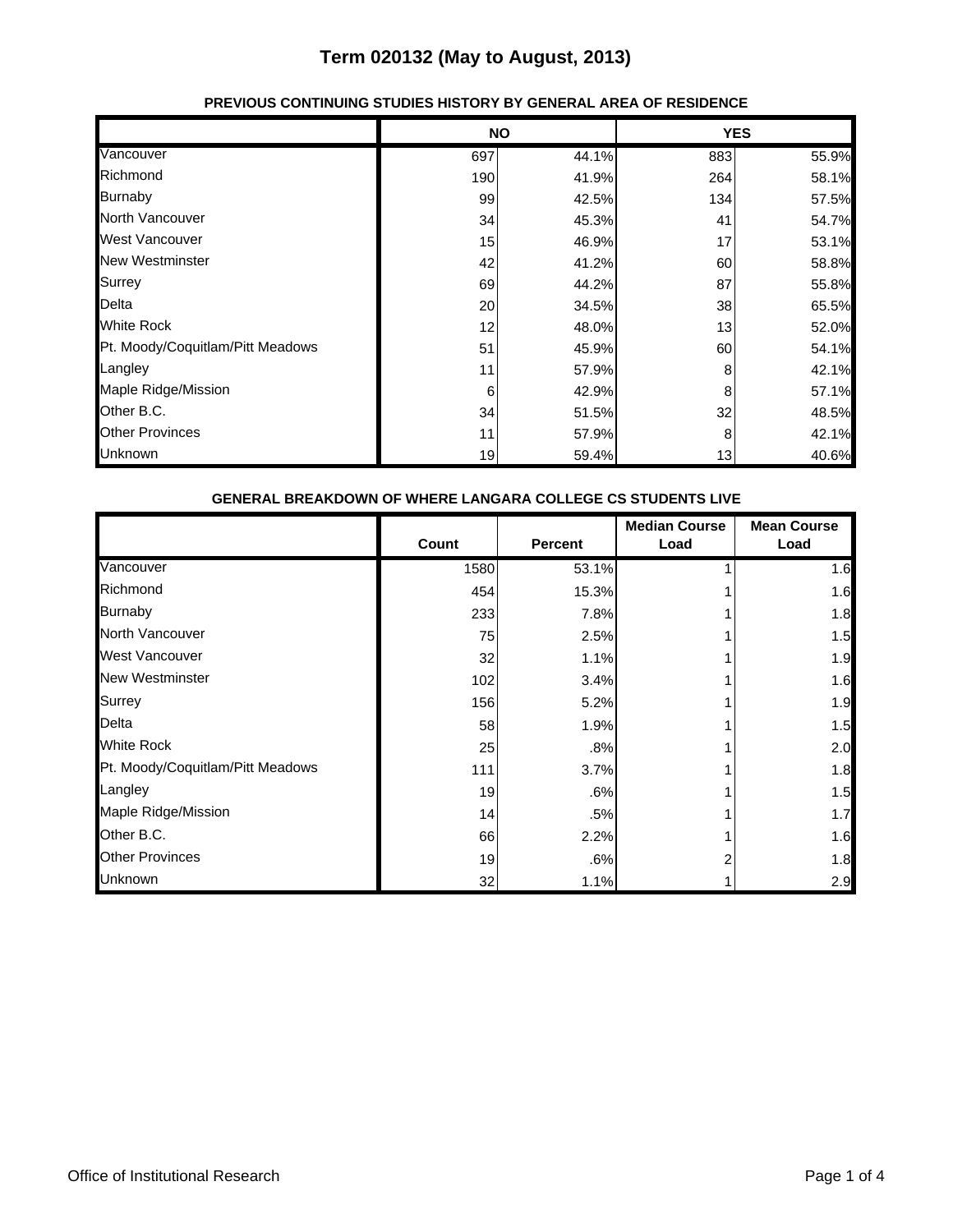#### **DETAILED BREAKDOWN OF WHERE LANGARA COLLEGE CS STUDENTS LIVE**

| Vancouver      | V5K- N.E. VANCOUVER                       | 22           |
|----------------|-------------------------------------------|--------------|
|                | V5L- N.E. VANCOUVER-NANAIMO/CLARK         | 38           |
|                | V5M- N.E. VANCOUVER                       | 32           |
|                | V5N- E. VANCOUVER-NANAIMO/CLARK           | 65           |
|                | V5P- S.E. VANCOUVER-NANAIMO/KNIGHT        | 87           |
|                | V5R-S.E. VANCOUVER                        | 112          |
|                | V5S- S.E. VANCOUVER                       | 70           |
|                | V5T- VANCOUVER-MT.PLEASANT                | 58           |
|                | V5V-VANCOUVER-16TH/33RD                   | 79           |
|                | V5W-VANCOUVER-33RD/49TH                   | 63           |
|                | V5X- S. VANCOUVER-CAMBIE/KNIGHT           | 94           |
|                | V5Y-VANCOUVER-1ST/49TH, CAMBIE/ONTARIO.   | 76           |
|                | V5Z- VANCOUVER-1ST/49TH, OAK/CAMBIE       | 80           |
|                | V6A-VANCOUVER-GR.N.WAY/BUR.INL            | 16           |
|                | V6B- VANCOUVER-DOWNTOWN                   | 67           |
|                | V6C- VANCOUVER-DOWNTOWN                   | 6            |
|                | V6E- VANCOUVER-DOWNTOWN                   | 46           |
|                | V6G- VANCOUVER-DOWNTOWN/STNLY.PK          | 67           |
|                | V6H-VANCOUVER-1ST/33RD, GRANVILLE./OAK    | 51           |
|                | V6J-VANCOUVER-1ST/33RD, ARBUTUS/GRANVILLE | 60           |
|                | V6K-VANCOUVER-1ST/16TH, ARBUTUS/BLENHEM   | 46           |
|                | V6L- VANCOUVER-16TH/33RD, ARBUTUS/BLENHEM | 22           |
|                | V6M-VANCOUVER-SHAUGHNESSY                 | 52           |
|                | V6N- S.W. VANCOUVER-S. OF 33RD            | 37           |
|                | V6P- S. VANCOUVER-MARPOLE                 | 134          |
|                | V6R-VANCOUVER-POINT GREY                  | 28           |
|                | V6S - VANCOUVER-16TH/33RD, BLENHEM/UBC    | 25           |
|                | V6T-VANCOUVER-U.B.C.                      | 17           |
|                | V6Z- VANCOUVER-DOWNTOWN                   | 29           |
|                | <b>V7X- VANCOUVER-BENTALL CENTER</b>      | $\mathbf{1}$ |
| Richmond       | V6V- N.E. RICHMOND-NO.5/BOUNDARY          | 32           |
|                | V6X- N. RICHMOND-WESTMINSTER/NO.5         | 92           |
|                | V6Y- CENTRAL RICHMOND-GILBERT/NO.5        | 126          |
|                | V7A- S. RICHMOND                          | 51           |
|                | V7C- W. RICHMOND                          | 87           |
|                | V7E- S.W. RICHMOND                        | 66           |
| <b>Burnaby</b> | V5A- N.E. BURNABY                         | 23           |
|                | V5B- DELTA TO CLIFF AVE.                  | 24           |
|                | V5C- N.W. BURNABY                         | 38           |
|                | V5E- S.W. BURNABY                         | 27           |
|                | V5G-W. BURNABY                            | 24           |
|                | V5H- S.W. BURNABY                         | 67           |
|                | V5J- S.W. BURNABY                         | 30           |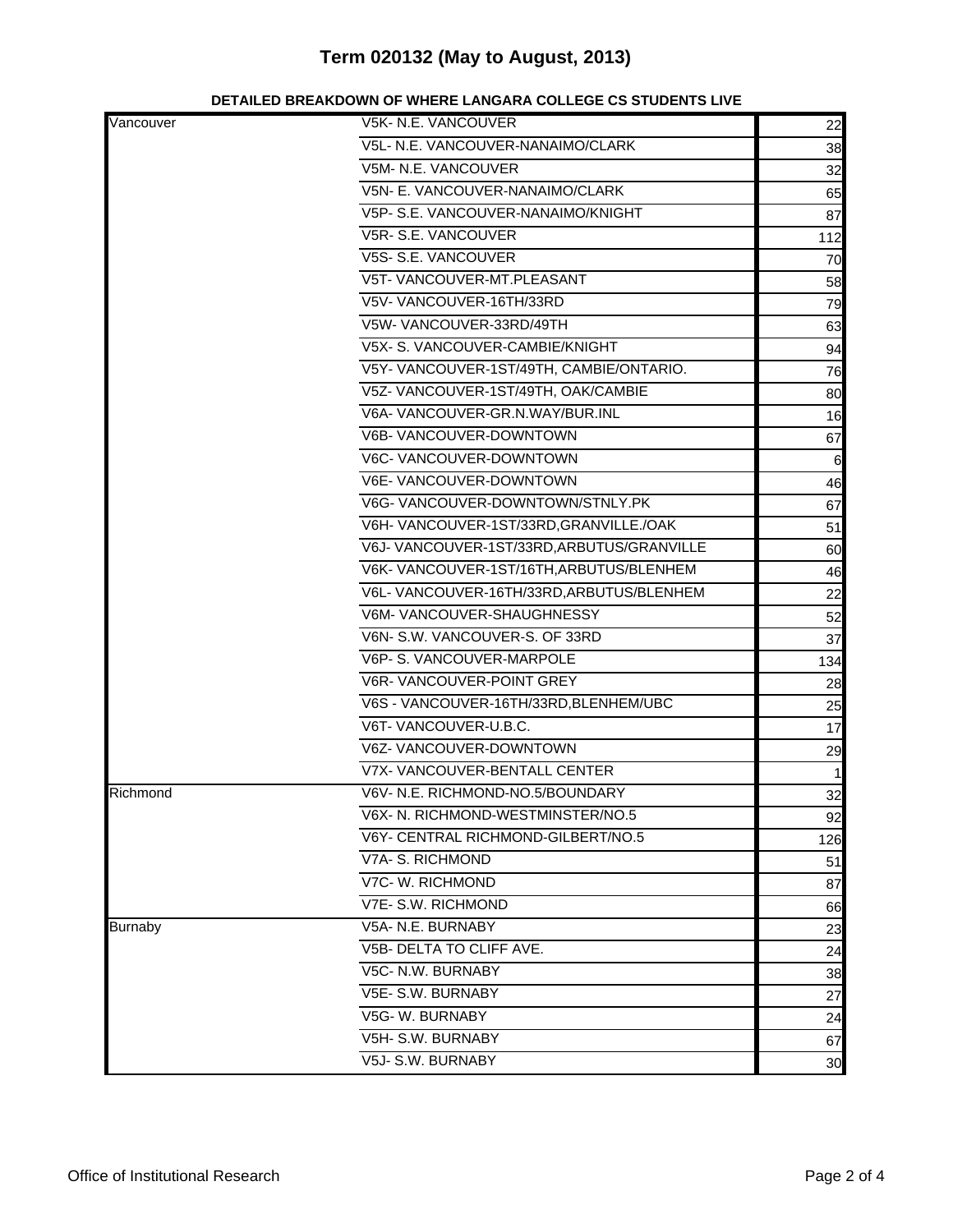| North Vancouver                  | V7G- N.VAN E. OF SEMOR PK.     | 3                       |
|----------------------------------|--------------------------------|-------------------------|
|                                  | V7H- N.VAN E. OF SEMOR CR.     | 3                       |
|                                  | V7J- N.VAN E. OF MOUNTAIN HWY  | 13                      |
|                                  | V7K- N.VAN N.E. OF UPPER LEVEL | 5                       |
|                                  | V7L- N.VAN S. OF UPPER LEVEL   | 13                      |
|                                  | V7M- N.VAN S. OF UPPER LEVEL   | 12                      |
|                                  | V7N- N.VAN N. OF UPPER LEVEL   | 9                       |
|                                  | V7P- N.VAN NEAR LIONS BR.      | 6                       |
|                                  | V7R- N.VAN N. OF UPPER LEVEL   | 11                      |
| <b>West Vancouver</b>            | V7S- W.VAN N. OF UPPER LEVEL   | 8                       |
|                                  | V7T- W.VAN NEAR BRIDGE         | 7                       |
|                                  | V7V-W.VAN S. OF UPPER LEVEL    | $6\phantom{.}6$         |
|                                  | V7W- HORSESHOE BAY AREA        | 11                      |
| <b>New Westminster</b>           | V3L- E. NEW WESTMINSTER        | 20                      |
|                                  | <b>V3N- NEW WESTMINSTER</b>    | 41                      |
|                                  | V3M- NEW WESTMINSTER-Q.BOROUGH | 41                      |
| Surrey                           | V3R- N. CENTRAL SURREY         | 26                      |
|                                  | <b>V3S- CENTRAL SURREY</b>     | 38                      |
|                                  | V3T- SURREY-WHALLEY AREA       | 17                      |
|                                  | V3V- N.W. SURREY               | 14                      |
|                                  | V4N- N.E. SURREY               | 25                      |
|                                  | V3W- S.W. SURREY-120/144ST.    | 26                      |
|                                  | V3X-SURREY-SOUTH (BOUNDARY)    | 10                      |
| Delta                            | V4C-N.E. DELTA                 | 28                      |
|                                  | V4E-E. DELTA                   | 1                       |
|                                  | <b>V4G- N.CENTRAL DELTA</b>    | 1                       |
|                                  | V4K- CENTRAL DELTA             | 18                      |
|                                  | V4L-S.E. DELTA                 | 4                       |
|                                  | V4M- DELTA-TSAWASSEN           | 6                       |
| <b>White Rock</b>                | <b>V4A- WHITE ROCK</b>         | 13                      |
|                                  | V4B- WHITE ROCK                | $\overline{5}$          |
|                                  | V4P- WHITE ROCK                | $\overline{7}$          |
| Pt. Moody/Coquitlam/Pitt Meadows | V3B- CENTRAL PT. COQUITLAM     | 24                      |
|                                  | V3C- S. PT. COQUITLAM          | 18                      |
|                                  | V3E- N.W. PT. COQUITLAM        | 19                      |
|                                  | V3H- PORT MOODY                | 11                      |
|                                  | V3J- N. COQUITLAM              | 24                      |
|                                  | V3K-S. COQUITLAM               | 11                      |
|                                  | V3Y- PITT MEADOWS              | $\overline{a}$          |
| Langley                          | V3A- CENTRAL LANGLEY           | 3                       |
|                                  | V4W- E. LANGLEY-ALDERGRVE      | $\overline{\mathbf{c}}$ |
|                                  | V2Y-LANGLEY                    | 7                       |
|                                  | V2Z-LANGLEY                    | $\mathbf{1}$            |
|                                  | V1M- FT. LANGLEY               | $\,$ 6 $\,$             |